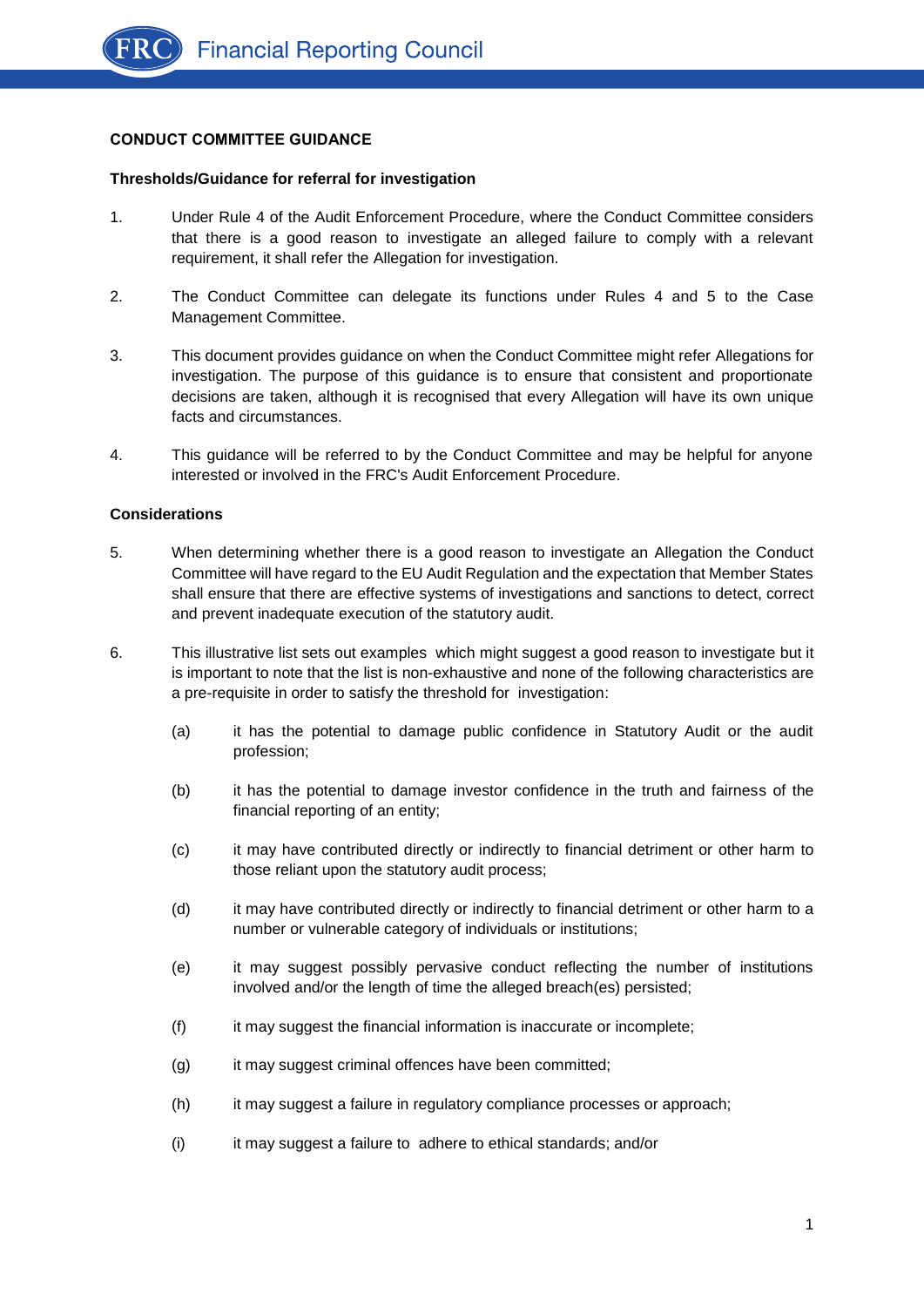

- (j) It will assist the FRC in pursuing its objectives of promoting high quality audit and detecting, correcting and preventing inadequate execution of the statutory audit.
- 7. Conversely the following illustrative list sets out non-exhaustive examples of where the Conduct Committee may decide there is not a good reason to investigate. It is important to note, however, that the presence of one or more of these factors does not necessarily preclude a finding of a good reason to investigate:
	- (a) no potential to damage investor confidence in the truth and fairness of the financial reporting of an entity;
	- (b) limited or no financial detriment or other harm to those reliant upon the statutory audit process;
	- (c) an isolated incident; and/or
	- (d) a minor breach of the Relevant Requirements.

### **Delegation of Investigations and Oversight of Investigations**

- 8. If the Conduct Committee refers an Allegation for investigation they must also direct:
	- (a) whether the investigation should be delegated to the appropriate Recognised Supervisory Body ("RSB"); and, if the matter is not delegated to an RSB
	- (b) whether the investigation shall be overseen by the Case Management Committee.
- 9. The Conduct Committee will at all times retain an absolute discretion as to these two matters but factors which may be relevant to these decisions include:
	- (a) the seriousness of the Allegation;
	- (b) the number of factors as set out at paragraph [6](#page-0-0) above;
	- (c) the complexity of the Allegation;

l

- (d) the public profile (or anticipated profile) of the Allegation;
- (e) the capacity and capability of the RSB to whom the Allegation would be delegated<sup>1</sup>;
- (f) the capacity within the FRC to conduct the investigation; and/or
- (g) the likely resources required for the investigation (including costs).
- 10. Where the Conduct Committee has delegated its decision-making under Rules 4 and 5 of the Audit Enforcement Procedure to the Case Management Committee, references in this Guidance to the Conduct Committee should be read as referring to the Case Management Committee, as applicable.

<sup>1</sup> Capability may include matters contained in or as a result of any delegation arrangements with the particular RSB.